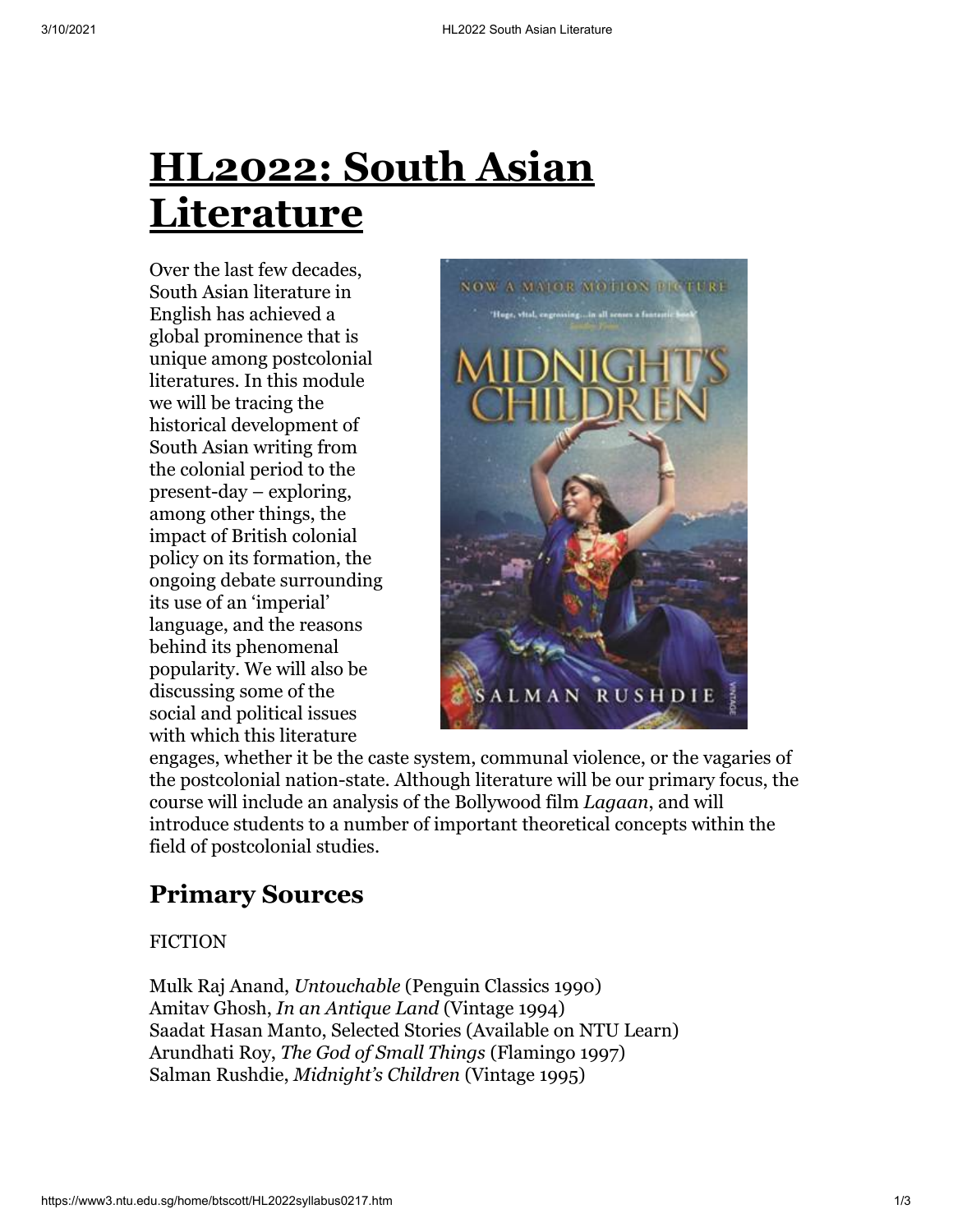#### FILM

*Lagaan* (dir. Ashutosh Gowariker; 2001)

## **Secondary Sources**

Vinayak Chaturvedi (ed.), *Mapping Subaltern Studies and the Postcolonial* Ayesha Jalal and Sugata Bose, *Modern South Asia: History, Culture, Political Economy* Arvind Krishna Mehrotra (ed.), *A History of Indian Literature in English*

#### **Assessment**

| Class participation | 10\% |
|---------------------|------|
| Coursework essay    | 40%  |
| Examination         | 50%  |

## **Lecturer**

Dr. Bede Scott HSS-03-60 [btscott@ntu.edu.sg](mailto:btscott@ntu.edu.sg)

| Week                             | <b>Topics</b>                                     | <b>Readings</b>                                                    |
|----------------------------------|---------------------------------------------------|--------------------------------------------------------------------|
| $\mathbf{1}$<br>$15 \text{ Aug}$ | <b>Introduction</b>                               |                                                                    |
| $\mathbf{2}$<br>22 Aug           | <b>Caste and Class I</b>                          | Mulk Raj Anand,<br>Untouchable                                     |
| 3<br>29 Aug                      | <b>Caste and Class II</b>                         | Mulk Raj Anand,<br>Untouchable                                     |
| 4<br>5 Sept                      | <b>Communal Violence and</b><br><b>Partition</b>  | Saadat Hasan Manto,<br>'Cold Meat,' 'Open It,'<br>'Toba Tek Singh' |
| 5<br>12 Sept                     | <b>History and the Nation-</b><br><b>State I</b>  | Salman Rushdie,<br>Midnight's Children                             |
| 6<br>19 Sept                     | <b>History and the Nation-</b><br><b>State II</b> | Salman Rushdie,<br>Midnight's Children                             |